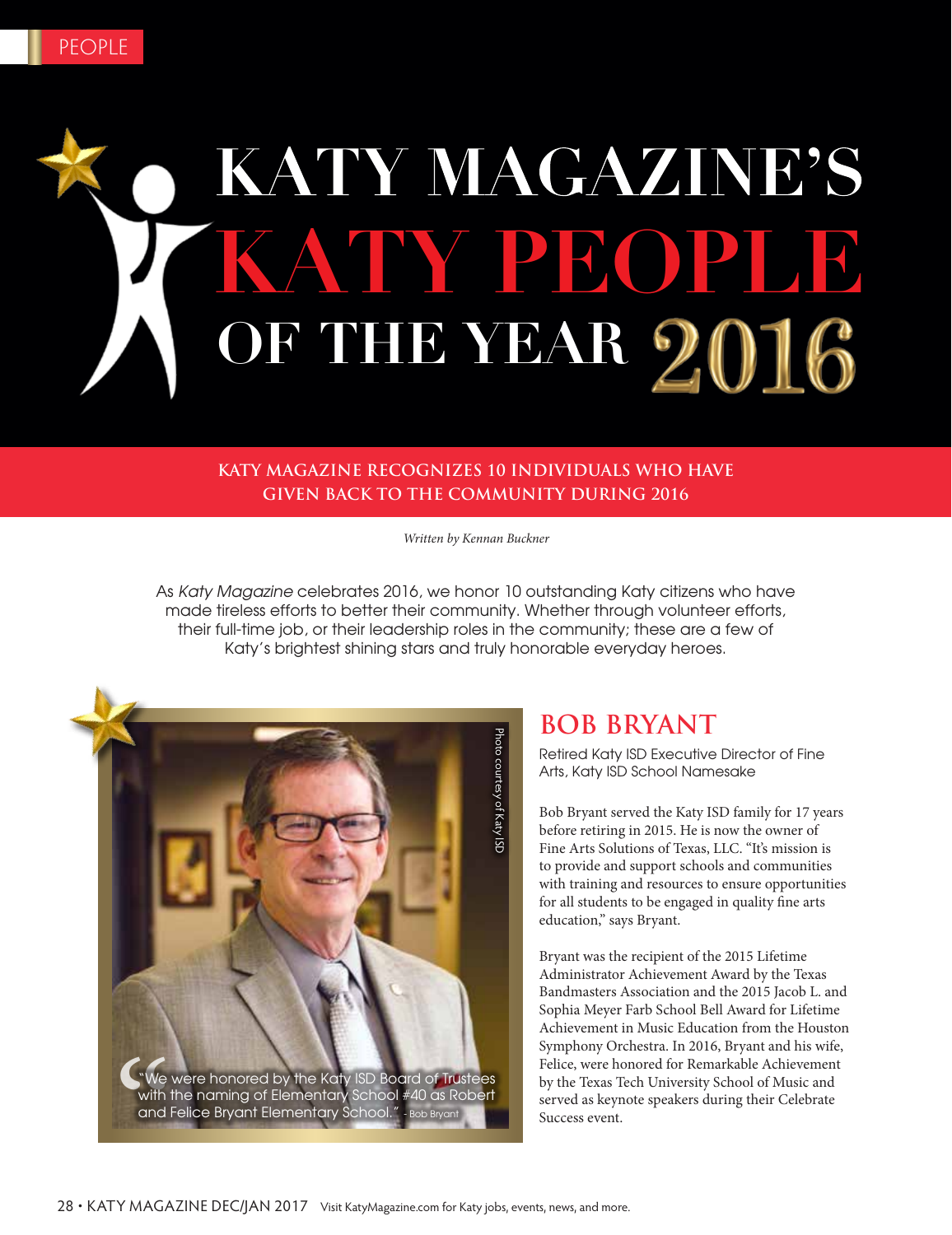#### **KAY CALLENDER**

Keep Katy Beautiful Vice Chairman

Wife of former Katy mayor Doyle Callender, Kay has been part of Keep Katy Beautiful for nearly 25 years for which she currently serves as vice chairman, a position she has served for 10 years. The organization has won many state and national awards and grants including: Keep America Beautiful's Presidential Circle Award, Keep Texas Beautiful Gold Star Affiliate, the Award of Sustained Excellence through the Governor's Community Achievement Awards, the City of Houston's Proud Mayor's Award in Partnership with CenterPoint Energy, and was recognized this year as a Tree City USA City. The group aims to promote a clean, litter-free community as well as tree planting and maintenance of city landscapes.Callender was awarded the Katy Area Chamber Citizen of the Year in 1997 and received the Keep Texas Beautiful Individual Leadership Award in 2007.





### **TINA HATCHER**

Founder of Hope Impacts

Tina Hatcher, the founder and executive director of of Hope Impacts, has a heart for others - especially the homeless and under-resourced in Katy. The organization she pioneered helps to connect them to resources and services available with the help of over 55 networking partners. "Hope Impacts has helped over 100 homeless people this year," says Hatcher. Their first golf tournament fundraiser, held last September, brought in over \$15,000. Hatcher regularly speaks at area events to raise awareness about homelessness.

"We have helped over 32 people in the last two years get off the streets." - Tina Hatcher

### **ANDY KAHAN**

Crime Victim Advocate

Andy Kahan opened the City of Houston's Crime Victim Assistance office in 1992. Since then, he's continued to fight for families for nearly 25 years by helping keep criminals behind bars. He's received many national and local awards for victim advocacy. Kahan will be featured in an upcoming documentary about murderabilia filmed by filmmaker Nora Mandray. He assisted the Texas Department of Criminal Justice in crafting a policy to block death row inmates from having Facebook accounts. He is also currently working with *Crime Watch Daily* to stop the release of the nurse baby killer, Genene Jones, who could be the first serial killer in Texas history to be legally released in March 2018.

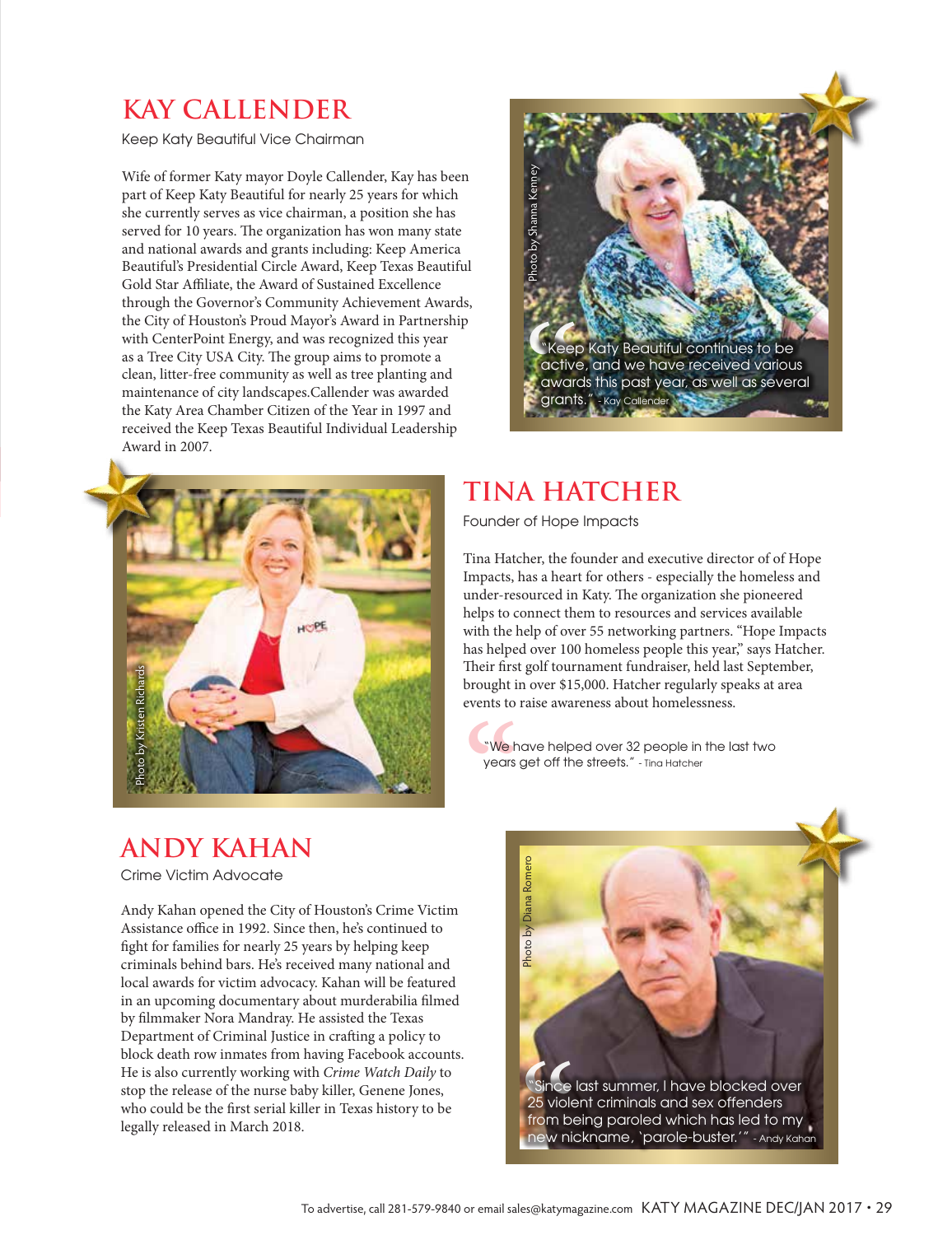#### **PETER MCELWAIN**

Katy ISD Architect and Planner

Peter McElwain has served as the Katy ISD architect and planner for nearly two decades, during which time the district has seen the construction of 24 elementary schools, nine junior high schools, and six high schools, along with various campus renovations and additions. "Every project has given me tremendous pride regardless of the size," says McElwain, who credits his dedicated team for their department's success. They recently were named runner-up for the McConnell Award by the Association for Learning Environments for the development of the Robert Shaw STEAM Center. McElwain has also served on the Katy Area Chamber of Commerce board of directors and the Katy Area YMCA board of directors for six years respectively. He has also been part of the Katy Area EDC Mobility and Public Infrastructure Committee and volunteered as a mentor to Katy ISD students. He plans to retire January 31.





#### **HOLYBATMAN (DAVID MORRISON)**

Community Superhero

While he claims to not have any real superpowers, Katy's HolyBatman, also known as David, is making people smile. Whether he's visiting a child after a chemo treatment or attending a special event to raise awareness for a good cause, HolyBatman is ready to lend a helping wing and encourage his fellow Katy citizens, "It's not who you know, it's what you do." And while he doesn't call himself a superhero, he says, "If I can make people smile, even for a few moments, I consider

### **AVADELE P. SHORT**

Memorial Hermann Katy Hospital Volunteer

Avadele P. Short, who recently turned 93, began volunteering at Memorial Hermann Katy Hospital shortly after it opened in 1981. "My late husband had just retired, and we thought volunteering in our community hospital would be a great way to continue friendships and make new ones," says Short. She recently received her 10,000-hour volunteer pin at the hospital's 35-year celebration of the program. "Avadele is a great example of how the Katy community supports one another. She has been a fixture within this hospital for over three decades, and we appreciate greatly her continued commitment to the patients, staff, and our services," says Heather Rojas, manager of volunteers at Memorial Hermann Katy Hospital.

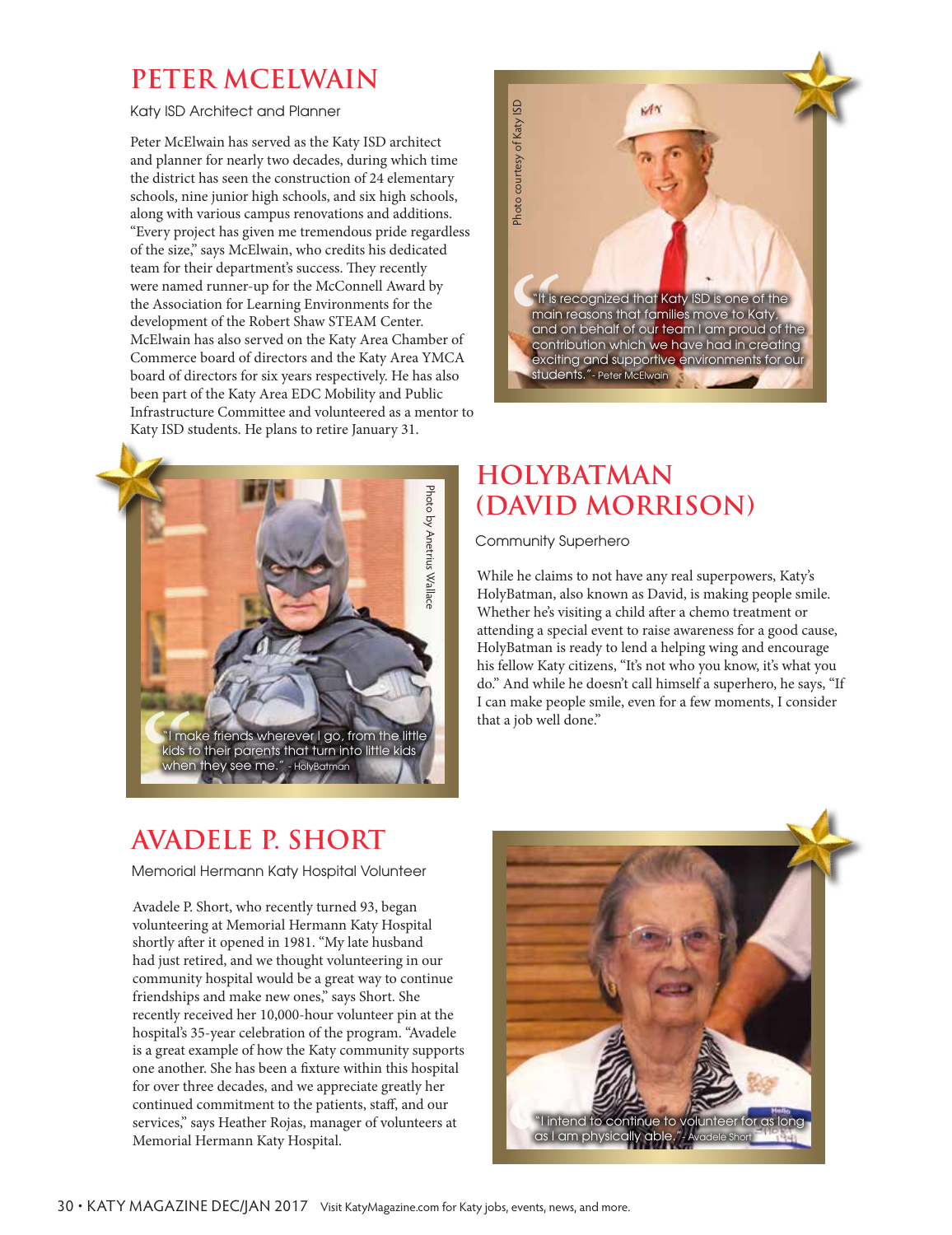



#### **WESTSIDE SPORTING GROUNDS** Katy's Premier Private Sporting Clay's Facility

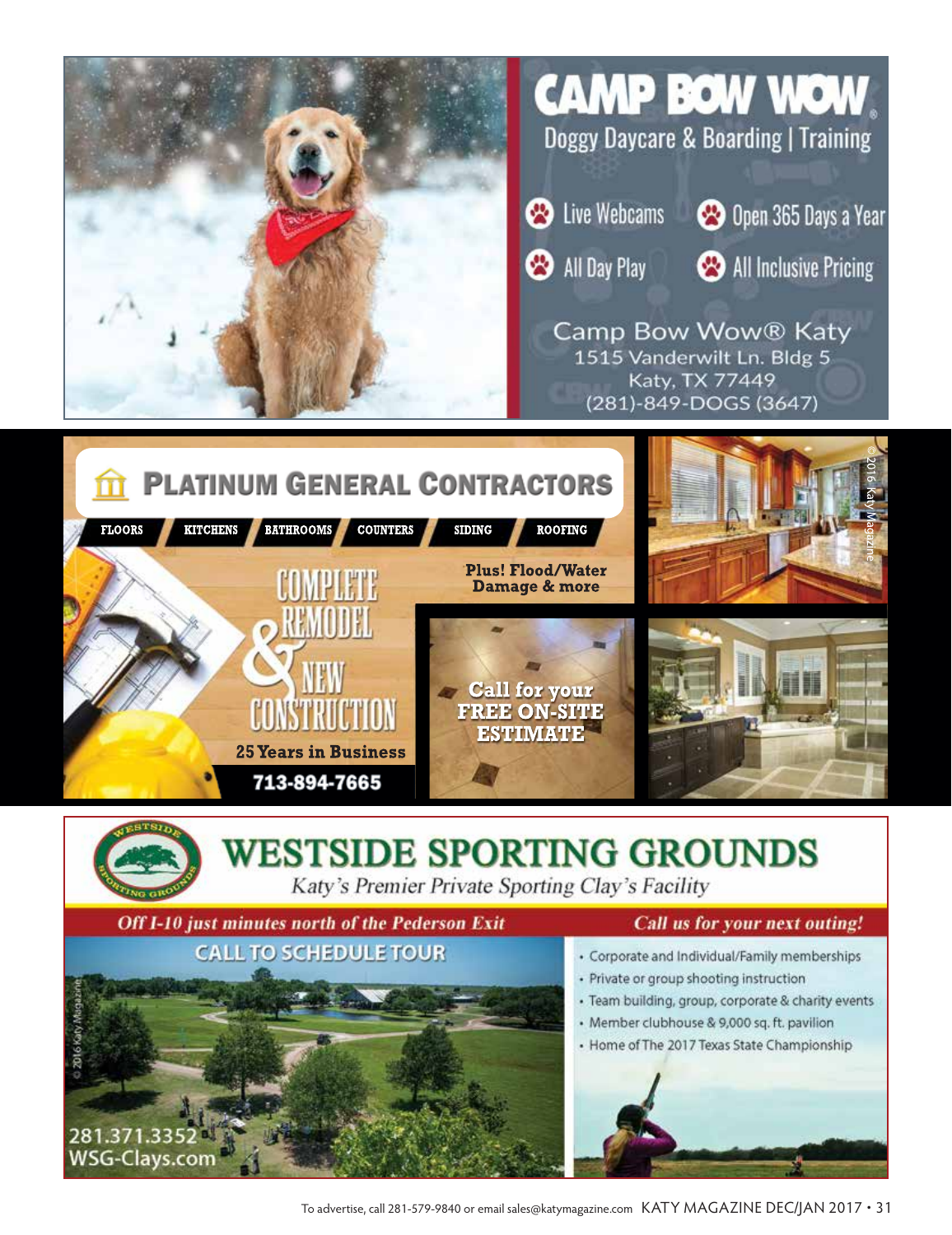

### **KAREN SPARKS**

Katy ISD Restorative Practices Coordinator

Karen Sparks says education has always been more than her job, it's her mission. As the former leader of the strategic reading program and restorative practices at Morton Ranch High School, she saw the school suspension drop by 6% and out of school suspension drop by 18%. She's also the winner of the Houston Alliance of Black School Educators Teacher of the Year Award and the 2016 Katy ISD PTA Lifetime Achievement Award. The City of Houston proclaimed February 6, 2016 as Karen Sparks Day. She was also nominated for the 2016 H.E.B. Teacher of the Year Award. Sparks believes that every student should not be defined by merely their grades or life circumstance, but treated as a valued member of the community who is deserving of affirmation.

"| am<br>for a k "I am proud of the profession that fights every day for a better world." - Karen Sparks

## Limitless Potential. Unlimited Possibilities.

Dedicated to fostering a dynamic and engaging learning environment, Houston Christian High School offers students opportunities to stretch their intellectual abilities, develop leadership skills and explore a wide range of interests from athletics to fine arts.

A highly accredited, independent, non-profit, coeducational college preparatory school, Houston Christian is located on a 45-acre campus near the intersection of I-10 and Beltway 8.

2700 W Sam Houston Parkway N Houston TX 77043 www.HoustonChristian.org

**OUSTON** Christian нісн ѕсноог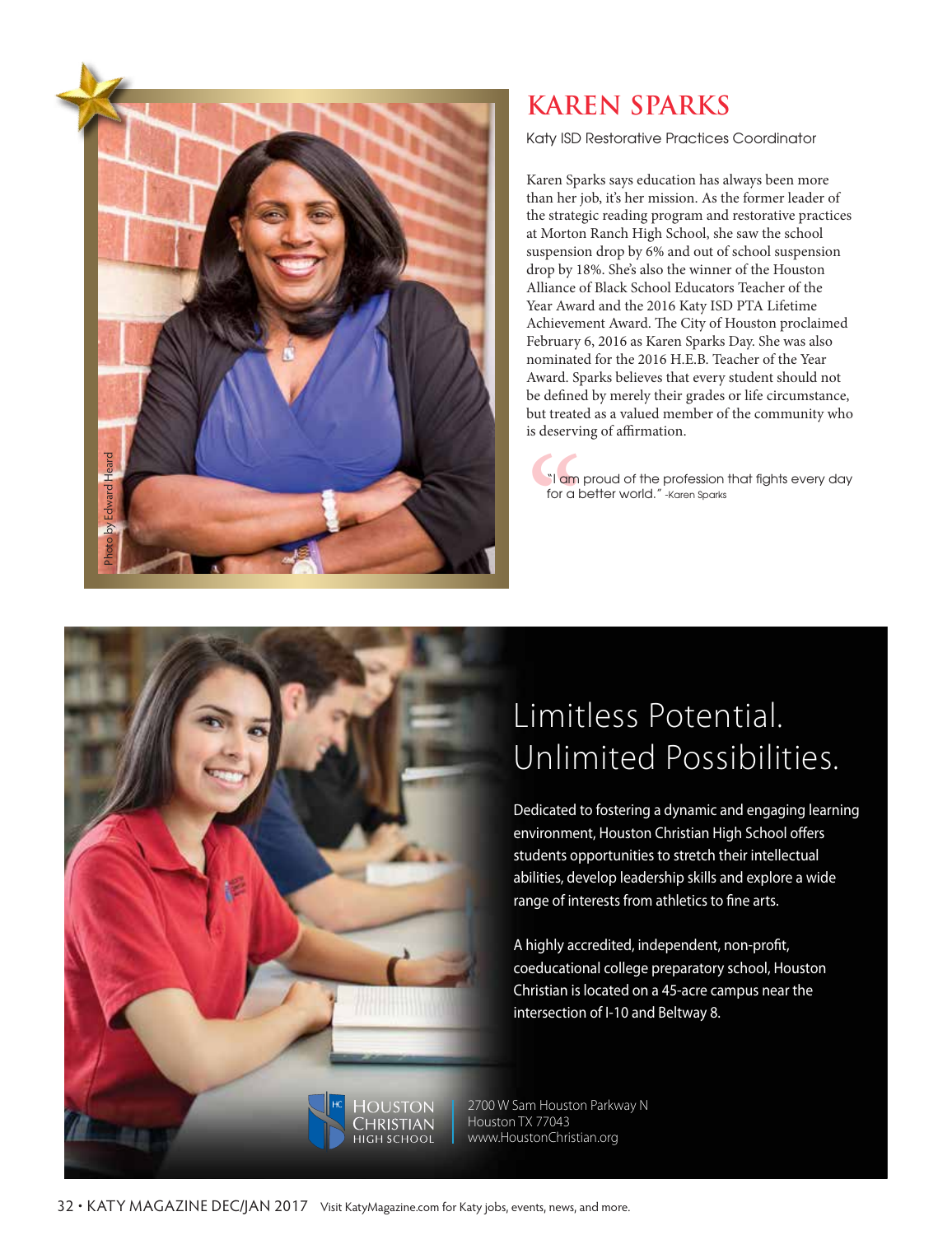

# 'Tis the Season for PARTIES

Holiday Party New Year's Party Football Party



CONTACT US TODAY! CINCO RANCH • (281) 786-3239 23703 CINCO RANCH BLVD



**JUST MADE, BETTER** BUNKER HILL • CYPRESS • VINTAGE PARK eatPDQ.com **ETERED DINE-IN . DRIVE-THRU . CATERING** 





# Office in Katy



#### Mason CrEEK offiCE CEntEr ii



**KATY RANCH CROSSING** 

- **:: Top Houston office submarket**
- **:: 2,000 SQ FT to 130,000 SQ FT available**
- **:: Close proximity to Energy Corridor**
- **:: Home to 200+ business headquarters**
- **:: Acclaimed Katy ISD schools**
- **:: Workforce talent pool of over 1.3 million**
- **:: 114,000 employed in high knowledge fields**
- **:: Office close to where employees reside**

*Contact Katy Area EDC to learn more about office space options in the Katy Area*



Lancelacour@katyedc.org Call 281-396-2200 www.katyedc.org @KatyEDC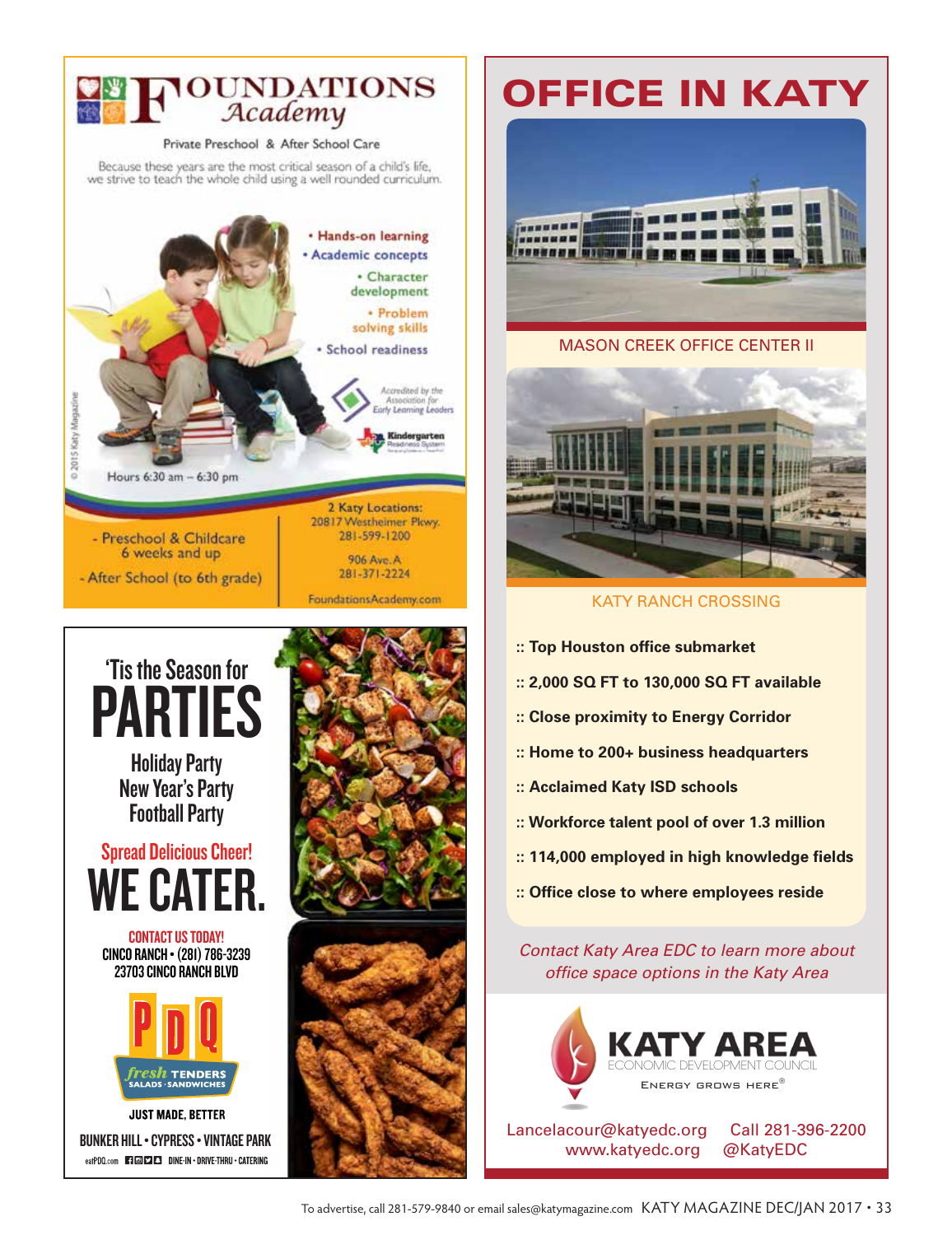## **STAN STANLEY** *Posthumously*

Community Leader, Katy ISD School Namesake

In March 2016, the Katy community lost a beloved friend and leader with the passing of Stan Stanley at the age of 74. He was a longtime Katyite and supporter of the Katy Area Economic Development Council, the Katy Chamber of Commerce, public school education, sporting events, local scout troops, and more. Among his many honors and awards, he was named a Hero for Children in 2006 by the State Board of Education. Stanley Elementary School, which opened in 2009, was named in his honor. Katy's Mayor Fabol Hughes proclaimed November 3 as Stan Stanley "How can I help you?" Day in memory of Stanley on his birthday. Members of the *Katy Magazine* staff and the community participated by volunteering at Katy ISD schools, senior living facilities, The Arc of Katy, and more. The event inspired many to give back to others, and will continue to grow throughout the coming years. Stanley's legacy of putting others first continues to inspire others.

"So frequently in an era of instant gratification, the decision to help others is often overlooked in the desire to reach personal goals." - Stan Stanley, fall 2012 issue of Katy Magazine



#### **THANK YOU FOR GIVING BACK TO KATY!**



#### **NOLAN STILWELL**

Owner of Sweet Heat Jam Co.

Nolan Stilwell doesn't let Down syndrome keep him from pursuing big dreams. As a culinary artist, Nolan first began experimenting in the kitchen when he was young. He would watch Food Network and imitate his favorite chef, Emeril Lagasse. In high school he started making jams using jalapeño peppers he'd grown in his garden. "This was made possible through ARTreach when a grant for culinary arts for at-risk children was created," says Christine Stilwell, Nolan's mother. The company employs three full-time staff and six interns, and adults oversee the work. "We have had over 30 students in our intern program," adds Nolan. He calls his job a ministry. As a hardworking entrepreneur, he dreams that Sweet Heat Jam will be available across the country and help others start their business dreams, too. Nolan received the Fort Bend County Volunteer of the Year Award in 2010 and was named a finalist in H-E-B's Quest for Texas Best in 2014. Nolan donates his profits to other non-profit organizations that help at-risk children and adults. **KM**



*Marcus love taking their smiley son Jaxson and happy-go-lucky rat terrier Reba to the park.*